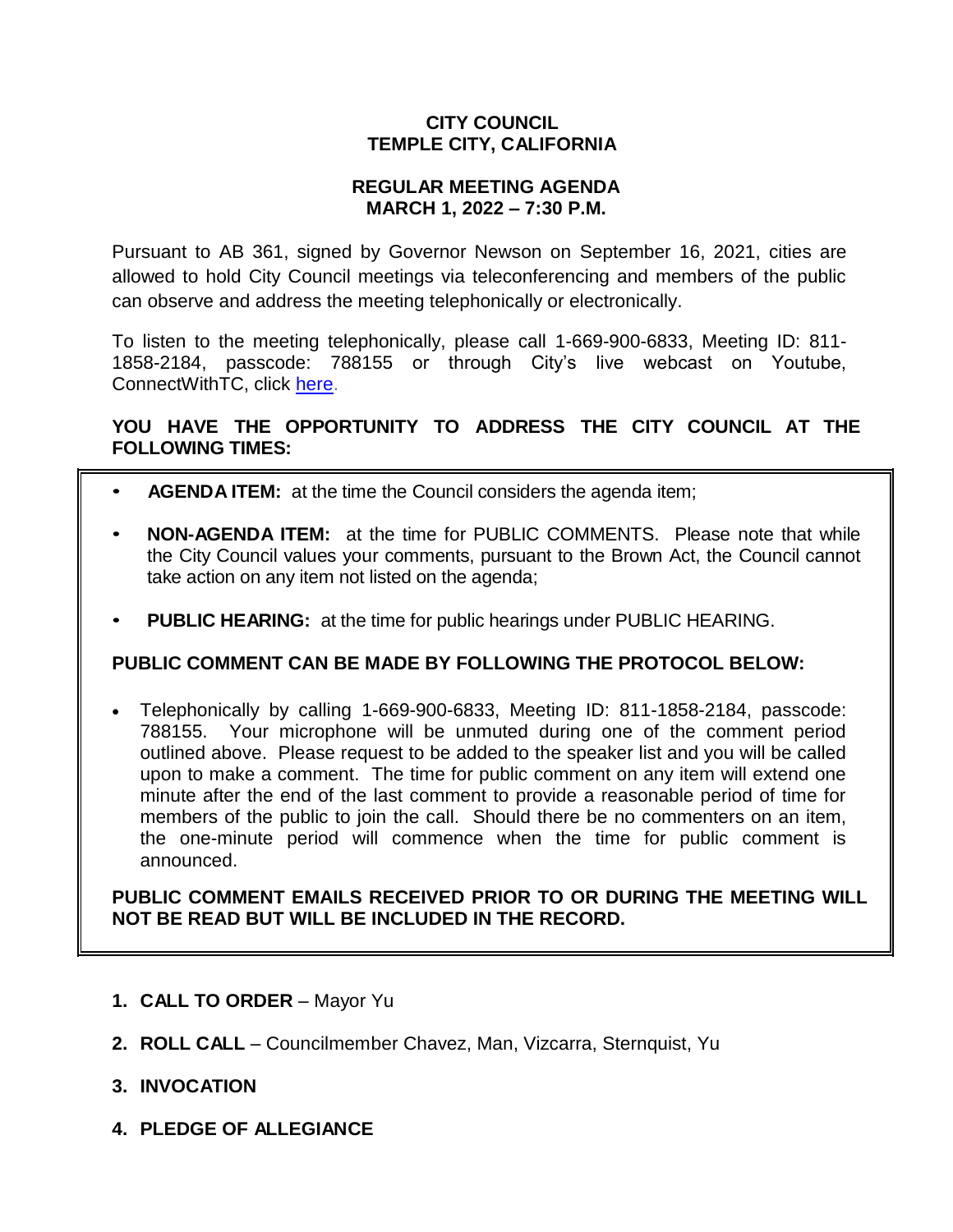# **5. CEREMONIAL MATTERS – PRESENTATIONS**

- A. RED CROSS MONTH PROCLAMATION
- B. PRIMROSE PARK SOFT OPENING VIDEO

## **6. PUBLIC COMMENTS ON ITEMS NOT LISTED ON THE AGENDA**

The City Council will now hear public comments regarding items **not listed** on the agenda. The procedure to address the City Council is highlighted on the first page of this agenda. The City Council will close this public comment period 1 minute after the last speaker, but in no event will this public comment period exceed 30 minutes total. There is a second public comment period at the end of the meeting.

#### **7. CONSENT CALENDAR**

All Consent Calendar items may be approved in a single motion as recommended unless removed for further discussion. If members of the City Council or persons in the audience wish to discuss any matters listed on the Consent Calendar, please address them at this time.

Recommendation: Approve Items A through B per recommendations.

## [A. APPROVAL OF MINUTES](https://www.ci.temple-city.ca.us/DocumentCenter/View/17530/02-7A_CCM---2022-02-15)

The City Council is requested to review and approve the Minutes of the Special City Council Meeting of February 15, 2022.

Recommendation: Approve.

#### B. [ADOPTION OF RESOLUTION NO. 22-5584](https://www.ci.temple-city.ca.us/DocumentCenter/View/17531/03-7B_CC-Warrant_Reso-No-22-5584_2022-03-01_with-attachments-v1) APPROVING PAYMENT OF BILLS [FOR FISCAL YEAR 2021-22](https://www.ci.temple-city.ca.us/DocumentCenter/View/17531/03-7B_CC-Warrant_Reso-No-22-5584_2022-03-01_with-attachments-v1)

The City Council is requested to adopt Resolution No. 22-5584 authorizing the payment of bills.

Recommendation: Adopt Resolution No. 22-5584

#### **8. PUBLIC HEARING** – None

**9. UNFINISHED BUSINESS** – None

#### **10. NEW BUSINESS**

A. [ADOPTION OF RESOLUTION NO. 22-5583 APPROVING A ONE-TIME LUMP-](https://www.ci.temple-city.ca.us/DocumentCenter/View/17532/04-10A_One-time-lump-sum-payment---Staff-Report_v3)[SUM PAYMENT TO ACTIVE PART-TIME AND FULL-TIME EMPLOYEES](https://www.ci.temple-city.ca.us/DocumentCenter/View/17532/04-10A_One-time-lump-sum-payment---Staff-Report_v3)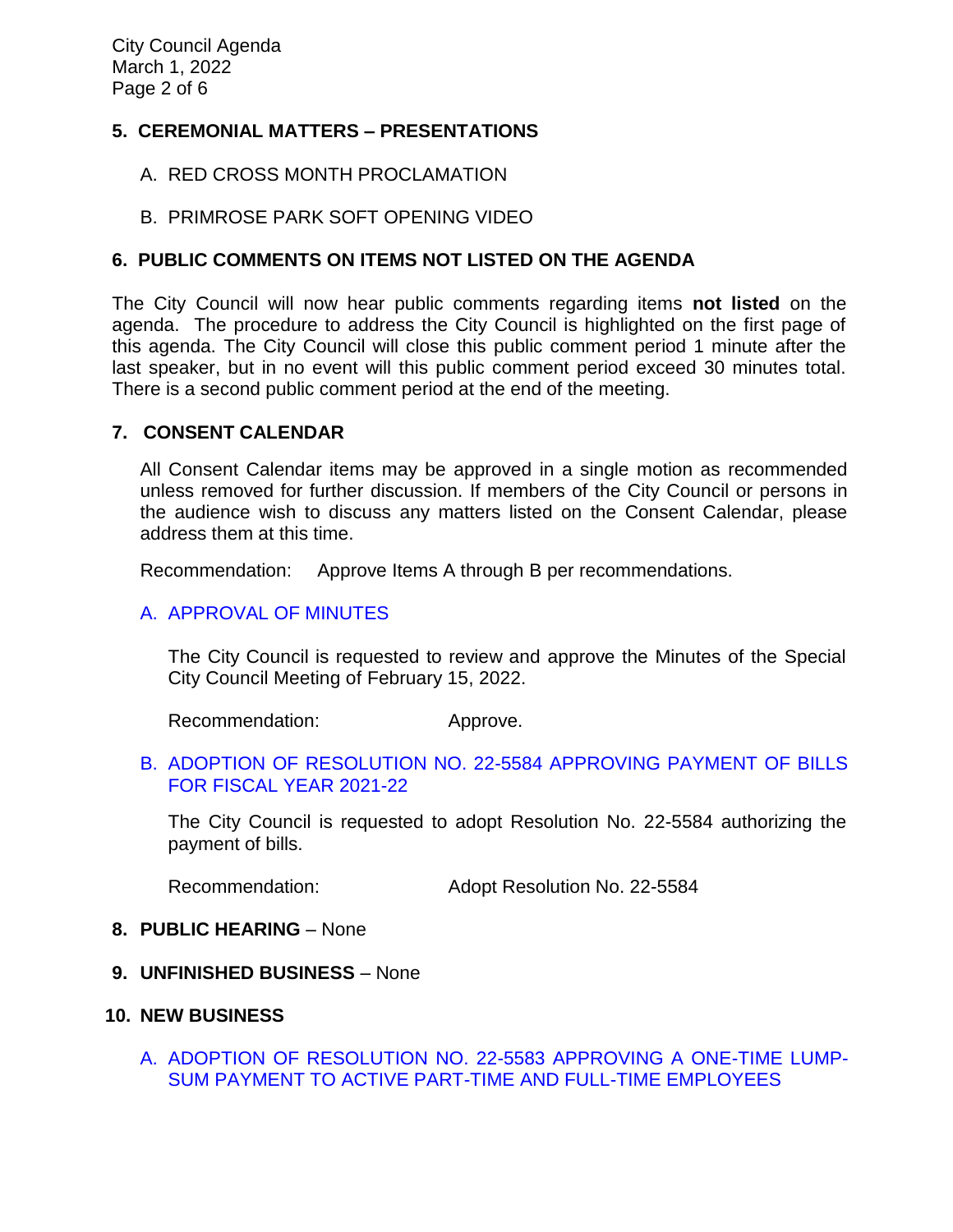City Council Agenda March 1, 2022 Page 3 of 6

> With the rising prices and inflation in the costs of necessary consumer expenses during the COVID-19 pandemic, City Council is providing a non-PERsable, onetime lump-sum payment to full-time and part-time employees who had an employment start date with the City on or before October 1, 2021 (i.e. who worked at least three months in 2021) and who remain actively employed with the City through April 14, 2022, when the payment will be distributed.

Presentation: Administrative Services Director

Recommendation:

- 1. Adopt Resolution No. 22-5583 (Attachment "A") approving a one-time \$600 lump-sum payment for active full-time and part-time employees, with a start date on or prior to October 1, 2021, during this time of rising costs and inflation and continued uncertainty involving fluctuating workplace circumstances;
- 2. Consider awarding a similar payment to the City Manager; and
- 3. Appropriate \$37,320 from the General Fund and \$1,650 from Lighting and Landscape District fund reserves for Fiscal Year 2021-2022 to fund the proposed payments.
- B. [FIRST READING AND INTRODUCTION OF ORDINANCE NO. 22-1060, AN](https://www.ci.temple-city.ca.us/DocumentCenter/View/17533/05-10B_Campaign-Contribution-Limit-Ordinance-22-1060-Staff-Report---v2)  [ORDINANCE OF THE CITY COUNCIL OF THE CITY OF TEMPLE CITY,](https://www.ci.temple-city.ca.us/DocumentCenter/View/17533/05-10B_Campaign-Contribution-Limit-Ordinance-22-1060-Staff-Report---v2)  [CALIFORNIA, ADDING SECTION 2-1-9 "CAMPAIGN CONTRIBUTION](https://www.ci.temple-city.ca.us/DocumentCenter/View/17533/05-10B_Campaign-Contribution-Limit-Ordinance-22-1060-Staff-Report---v2)  [REGULATIONS" TO CHAPTER 1 "CITY COUNCIL", TITLE 2](https://www.ci.temple-city.ca.us/DocumentCenter/View/17533/05-10B_Campaign-Contribution-Limit-Ordinance-22-1060-Staff-Report---v2)  ["ADMINISTRATION", TO THE TEMPLE CITY MUNICIPAL CODE](https://www.ci.temple-city.ca.us/DocumentCenter/View/17533/05-10B_Campaign-Contribution-Limit-Ordinance-22-1060-Staff-Report---v2)

City Council is requested to adopt Ordinance No. 22-1060 establishing City's Campaign Contribution Limit and Provisions.

Presentation: City Clerk

Recommendation:

- 1. Introduce for first reading by title only and waive further reading of Ordinance No. 22-1060 (Attachment "A"), adding Section 2-1-9 "Campaign Contribution Regulations" to Chapter 1 "City Council", Title 2 "Administration"; and
- 2. Schedule the second reading of Ordinance No. 22-1060 for March 15, 2022.
- C. [DISCUSSION AND CONSIDER ADOPTION OF RESOLUTION TO CONTINUE TO](https://www.ci.temple-city.ca.us/DocumentCenter/View/17534/06-10C_Remote-Meeting_Staff-Report)  [ALLOW CITY COUNCIL MEETINGS TO BE HELD REMOTELY, CONSISTENT](https://www.ci.temple-city.ca.us/DocumentCenter/View/17534/06-10C_Remote-Meeting_Staff-Report)  [WITH ASSEMBLY BILL 361](https://www.ci.temple-city.ca.us/DocumentCenter/View/17534/06-10C_Remote-Meeting_Staff-Report)

The City Council is requested to consider the safety and procedural issues involved in continuing to hold remote meetings pursuant to AB 361 and, if the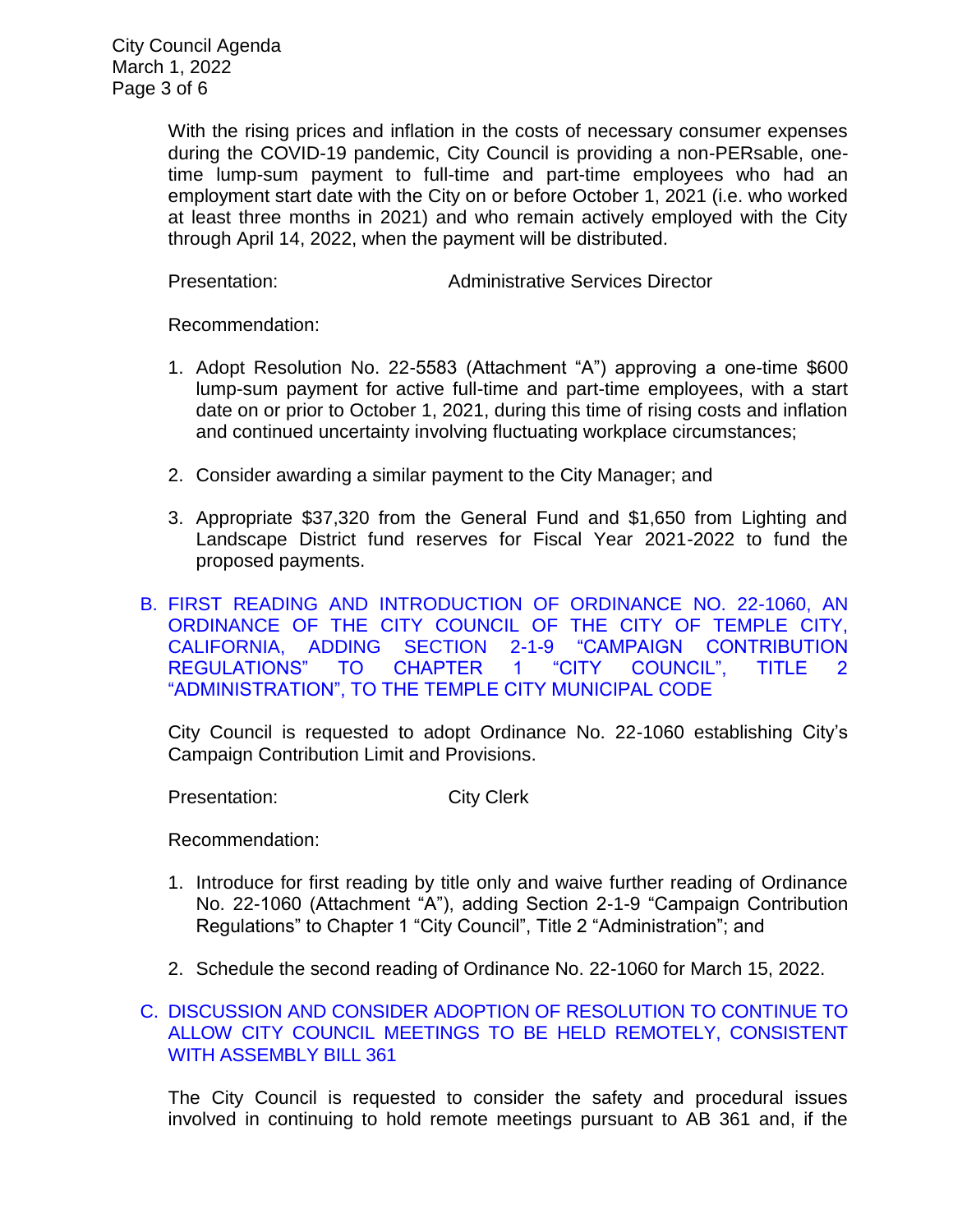facts so require, to adopt Resolution No. 22-5585 to authorize the Council and Commissions to meet virtually through March 31, 2022.

Presentation: City Manager

Recommendation:

- 1. Discuss the continued use of teleconferencing or videoconferencing for Brown Act-covered public meetings of the City Council and City commissions; and
- 2. Either adopt attached Resolution No. 22-5585 to authorize the continued use of such technology for meetings for a period of 30 days or take no action.

## D. [DISCUSSION REGARDING PROPOSED ORDINANCE RELATED TO THE](https://www.ci.temple-city.ca.us/DocumentCenter/View/17535/07-10D_Vacant-Property-Ordinance-Discussion_Staff-Report-v5)  [MAINTENANCE AND LANDSCAPING OF](https://www.ci.temple-city.ca.us/DocumentCenter/View/17535/07-10D_Vacant-Property-Ordinance-Discussion_Staff-Report-v5) VACANT SITES

The proposed draft Ordinance seeks to reduce and prevent blight and protect property values by maintaining a safe, vibrant, and an aesthetically pleasing environment throughout Temple City.

Presentation: Community Development Director

Recommendation: Provide direction as to how staff is to proceed with an Ordinance related to the maintenance and landscaping of vacant sites.

# **11. UPDATE FROM CITY MANAGER**

#### **12. UPDATE FROM CITY ATTORNEY**

# **13. COUNCIL REPORTS REGARDING AD HOC OR STANDING COMMITTEE MEETINGS**

- A. SCHOOL DISTRICT/CITY STANDING COMMITTEE (Councilmember Man and Councilmember Chavez) – Formed 1/3/2012
- B. LAS TUNAS DOWNTOWN REVITALIZATION STANDING COMMITTEE (Councilmember Chavez and Mayor Yu) – Formed 2/18/2014
- C. FUTURE DEVELOPMENT OF CITY PROPERTIES STANDING COMMITTEE (Mayor Yu and Councilmember Man) – Formed 2/18/2014
- D. AUDIT STANDING COMMITTEE (Councilmember Chavez and Mayor Yu) – Formed 7/15/2014
- E. FACILITIES, PUBLIC WORKS, AND INFRASTRUCTURE STANDING **COMMITTEE** (Mayor Yu and Councilmember Man) – Formed 4/4/2017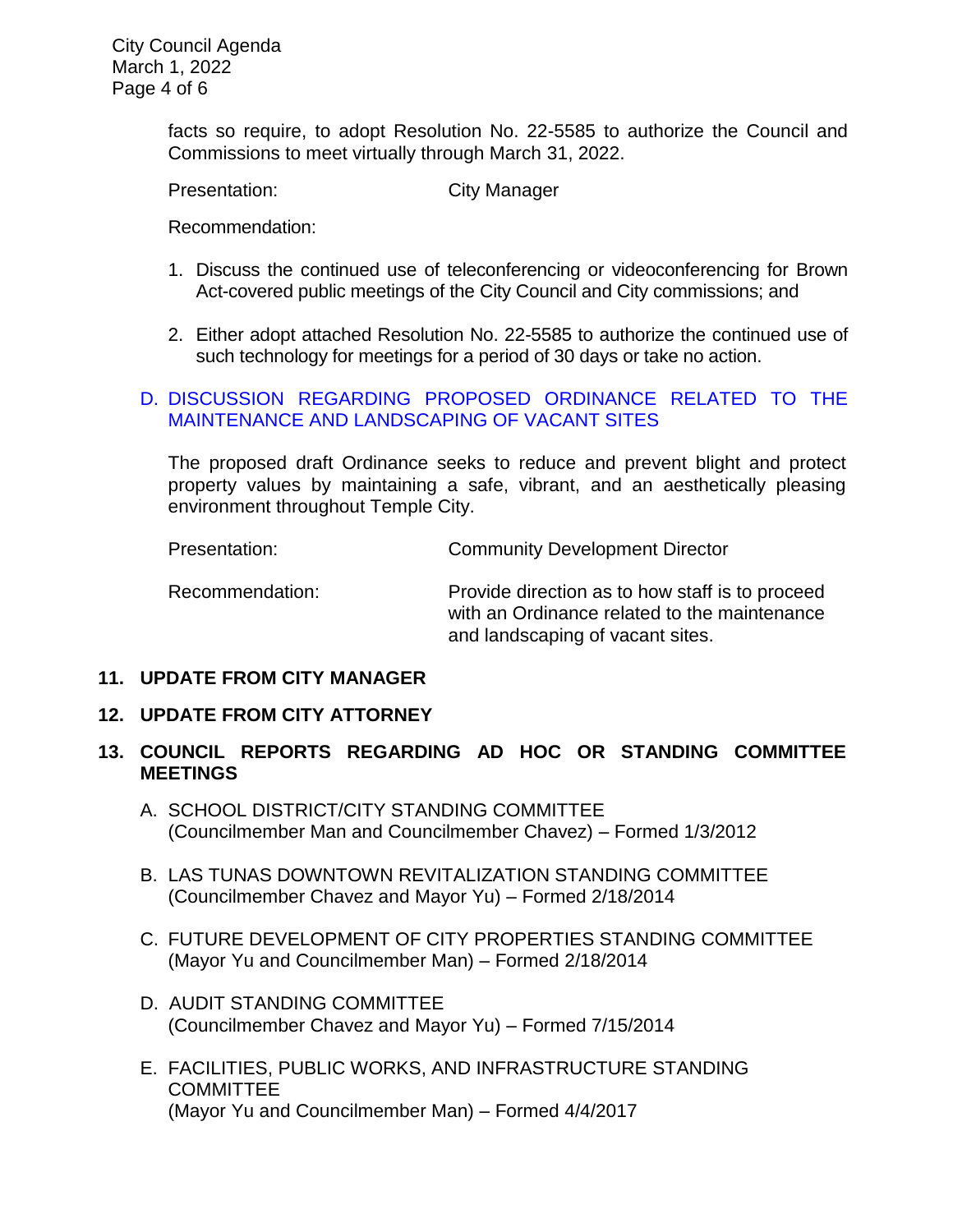City Council Agenda March 1, 2022 Page 5 of 6

- F. PRIMROSE PARK ART ELEMENT AD HOC (Councilmember Vizcarra and Mayor Yu) – Formed 5/19/20
- G. CITY BASED HOMELESS PLAN STANDING COMMITTEE (Councilmember Vizcarra and Mayor Pro Tem Sternquist) – Formed 3/16/21

# **14. COUNCIL ITEMS SEPARATE FROM THE CITY MANAGER'S REGULAR AGENDA**

- A. COUNCILMEMBER MAN
- B. COUNCILMEMBER VIZCARRA
- C. COUNCILMEMBER CHAVEZ
- D. MAYOR PRO TEM STERNQUIST
- E. MAYOR YU

# **15.RECESS TO SUCCESSOR AGENCY TO THE TEMPLE CITY COMMUNITY DEVELOPMENT AGENCY MEETING**

# **16.ADDITIONAL PUBLIC COMMENTS ON ITEMS NOT LISTED ON THE AGENDA**

The City Council will now hear additional public comments regarding items not listed on the agenda. The procedure to address the City Council is highlighted on the first page of this agenda.

#### **17.ADJOURNMENT**

| <b>PLANNING COMMISSION</b>               | 7:30 P.M. MARCH 8, 2022  |
|------------------------------------------|--------------------------|
| <b>TRANSPORTATION AND PUBLIC SAFETY</b>  | 7:30 P.M. MARCH 9, 2022  |
| <b>COMMISSION</b>                        |                          |
| <b>CITY COUNCIL</b>                      | 7:30 P.M. MARCH 15, 2022 |
| <b>PARKS &amp; RECREATION COMMISSION</b> | 7:30 P.M. MARCH 16, 2022 |

In compliance with the Americans with Disabilities Act, if you need special assistance to participate in this meeting, please contact the City Clerk at (626) 285-2171. Notification 72 hours prior to the meeting will enable the City to make reasonable arrangements to ensure accessibility to this meeting.

Notice: Staff reports or other written documentation relating to each item of business of this Agenda are available for viewing on the City's website a[t](about:blank) [www.templecity.us](about:blank) and are on file in the Office of the City Clerk located at City Hall, 9701 Las Tunas Drive, Temple City, California, and available for review during regular office